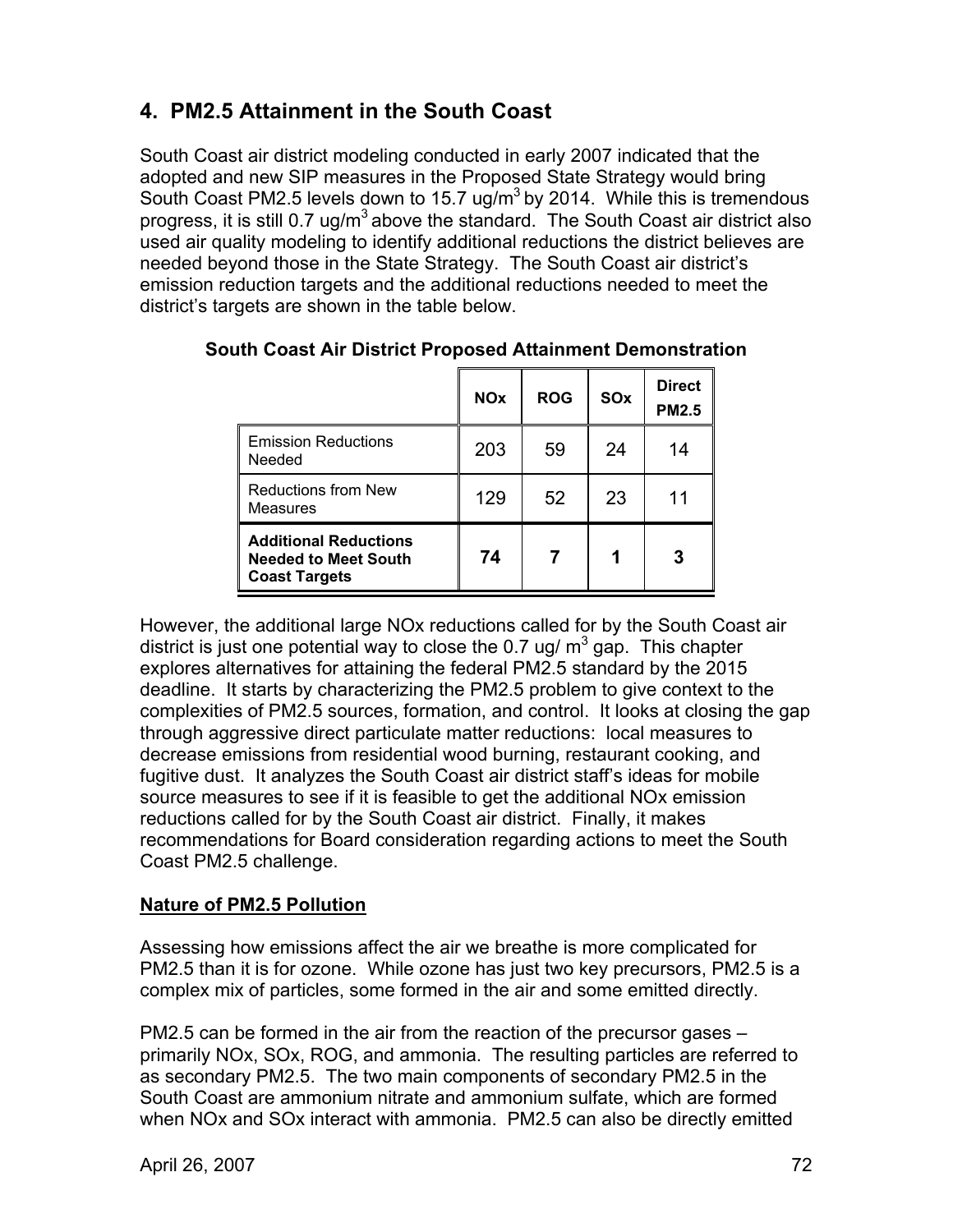into the air in forms such as smoke, dust, and soot. The main contributors of directly emitted PM2.5 are organic and elemental carbon, emitted from sources like residential wood burning, commercial cooking, gas and diesel engines, and airborne soil (dust).

Special monitoring and analytical tools are used to determine which sources contribute to PM2.5 levels in a specific area and how much. Because the PM2.5 problem can have localized as well as regional components, strategies that focus on the major contributors of PM2.5 in specific areas can be critical to meeting air quality standards.



The figure above shows the results of an ARB staff source attribution analysis of data from PM2.5 captured on filters at two monitoring sites in the South Coast: the Los Angeles-North Main (LA-North Main) site, located in an industrial area 1.5 miles northeast of downtown Los Angeles, and the Riverside-Rubidoux (Rubidoux) monitoring site in western Riverside County. The analysis shows that secondary PM2.5 caused primarily by NOx and SOx emissions contributes over half of the PM2.5 pollution in both areas. This highlights the need for substantial emission reductions from mobile sources, which are the main sources of NOx and SOx. But directly emitted particles also contribute a very large portion of PM2.5 pollution. A good portion of directly emitted particles are from sources other than motor vehicles.

# **PM2.5 Emission Trends – Steadily Getting Better**

Emission control measures adopted to date, especially mobile source controls, have resulted in tremendous progress in reducing PM2.5 in the South Coast. Air quality data collected since initial PM2.5 monitoring began in 1990 show that between 1990 and 1998, PM2.5 annual average concentrations dropped by 30 to 40 percent throughout the air basin. PM2.5 annual average concentrations have dropped a further 20 to 30 percent since the official regulatory monitoring program for the federal PM2.5 standard began in 1999.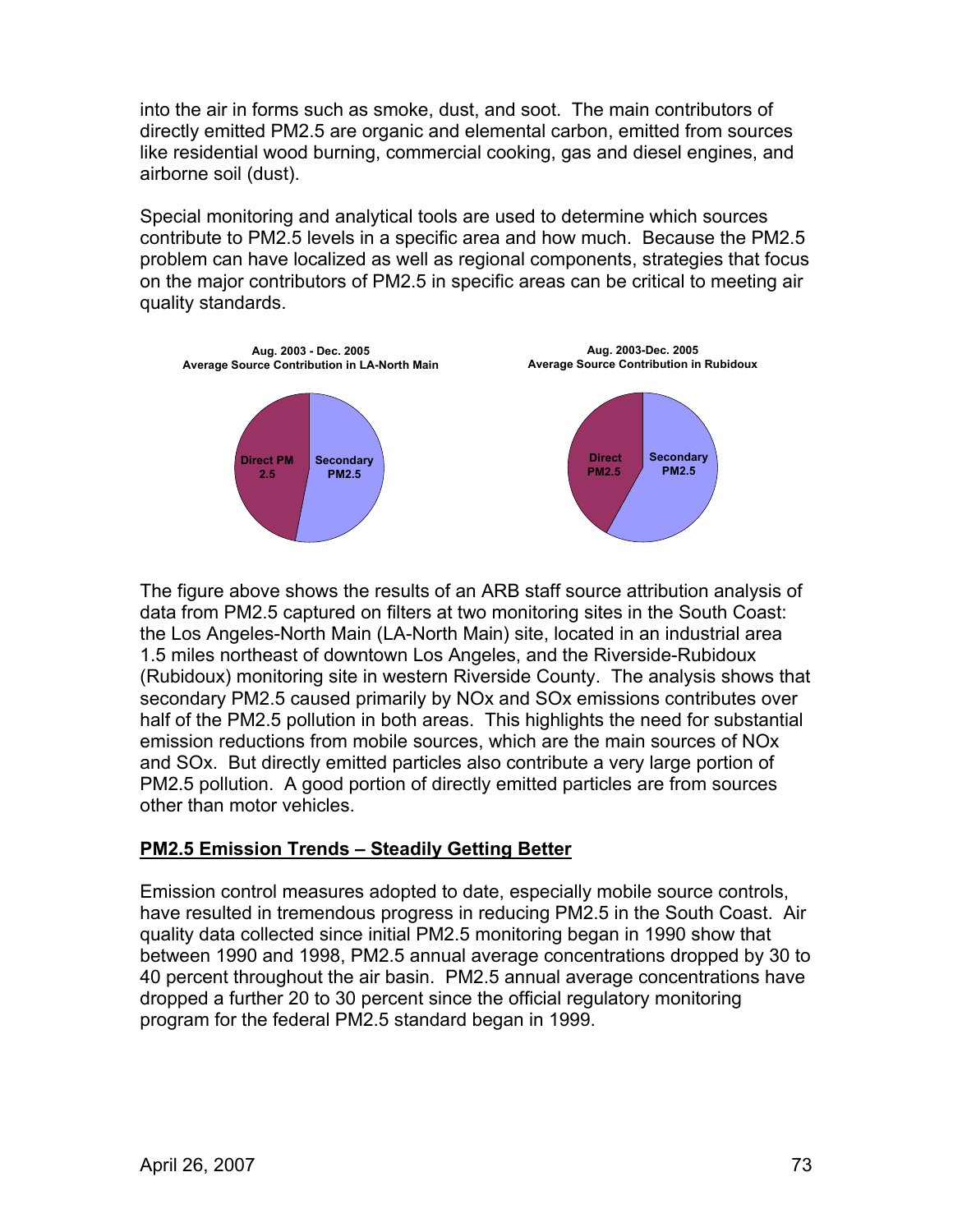The figure below shows that all monitors in the South Coast Air Basin have recorded a significant decrease in annual average design values.<sup>1</sup> The peak annual average design value of 30 ug/m<sup>3</sup> in 2001, twice the level of the federal standard, dropped to 20.8 ug/m<sup>3</sup> in 2006. The South Coast now attains the federal 24-hour standard of 65 ug/  $m^3$ , further demonstrating the progress made in reducing particulate pollution in the region.



The graph below shows that the primary reason for the improvement is the drop in NOx levels. The graph shows the large drop in NOx concentrations measured in the air, and the strong relationship between that drop and the reduction in the measured secondary ammonium nitrate component of PM2.5. The basin's measured ambient NOx average has decreased 25 percent since 2001, while PM2.5 ammonium nitrate concentrations decreased by 40 percent.



 $1$  Design values are based on the arithmetic mean of measured levels averaged over three years. So 2001 values are based on average levels from 1999, 2000, and 2001.

 $\overline{a}$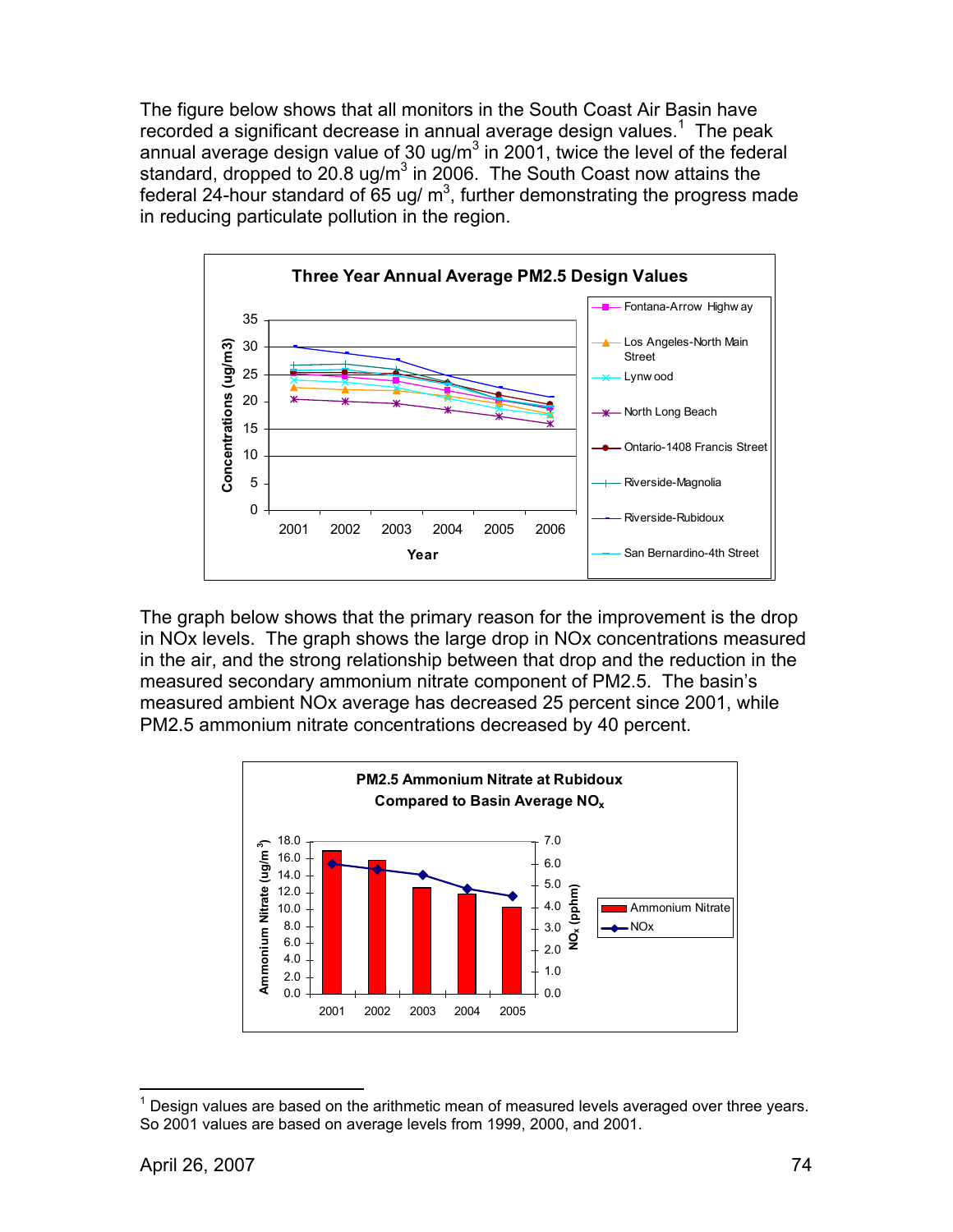# **The PM2.5 Challenge**

PM2.5 progress over the last 15 years shows a trend suggesting that attainment of the standard by 2015 with the proposed State Strategy is possible. The chart below illustrates that progress from 2001 to 2006 gets PM2.5 levels almost twothirds of the way to meeting the 15 ug/m<sup>3</sup> standard, from 30 ug/m<sup>3</sup> to 20.8 ug/m<sup>3</sup>.





However, South Coast air district modeling shows a less positive picture. The South Coast air district's most recent modeling, released in February 2007, predicts that although we will get 95 percent of the way to the 15.0 ug/m<sup>3</sup> target by 2014 with adopted and proposed new SIP measures, we will fall just short, reaching only15.7 ug/m<sup>3</sup>. The model's prediction that PM2.5 progress will slow down, as indicated by the trend line in the chart above, is somewhat surprising considering that emissions, specifically NOx emissions, are projected to drop by about 6 percent per year from 2006 to 2014 – about twice as fast as they fell between 2001 and 2006.

Even more surprising were the South Coast air district modeling results indicating that it would take over 70 tons per day of additional NOx reductions to bridge the 0.7 ug/m<sup>3</sup> gap. Although measured data show a much greater response to past emission reductions than the model shows with the future reductions, federal rules require the use of models in SIPs. If a NOx-focused approach is used to close the 0.7 ug/m<sup>3</sup> gap, as the South Coast district advocates, much larger NOx reductions than those proposed in the State Strategy will be needed.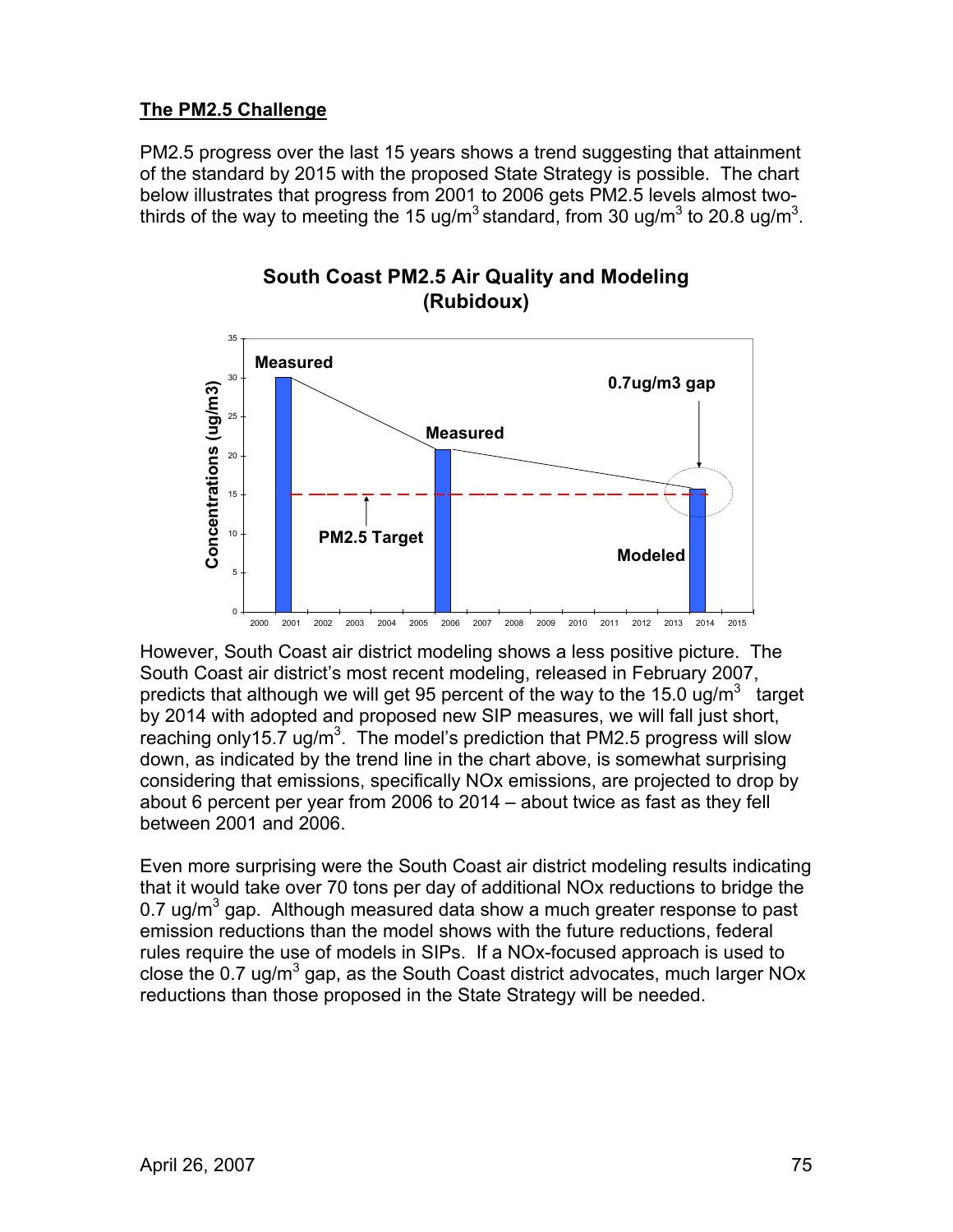# **Closing the Gap with Direct PM2.5 Reductions**

The previous figure shows the magnitude of the 0.7 ug/m<sup>3</sup> gap identified by South Coast air district modeling in relation to the progress we expect with the proposed State Strategy. The progress projected in PM2.5 levels from 2006 to 2014 is largely the result of ARB's existing mobile source control program plus the new measures in the proposed State Strategy. Emissions from mobile sources of NOx and SOx, the two key precursor pollutants of secondary PM2.5, are projected to drop by roughly 55 percent and 75 percent, respectively, between 2001 and 2014. Directly emitted particles from mobile sources are projected to drop 35 percent during this same time.

A look at the South Coast air district's emissions inventory shows that directly emitted PM2.5 from sources under district control are projected to increase – not decrease – by about 5 percent between now and 2014. Since the district's modeling indicates that a ton of directly emitted particles has a greater impact on PM2.5 levels than a ton of NOx emissions, the District should explore additional measures to reduce emissions from these sources as a way to cut PM2.5 levels and close the 0.7 ug/m<sup>3</sup> gap.

# **South Coast PM2.5 Source Contributions**

Numerous source apportionment studies have been conducted in the South Coast reflecting snapshots of different sites and time. While the precise contribution varies, these studies have all identified diesel and gasoline vehicle exhaust, smoke from wood burning and cooking, and fugitive dust as important contributors to measured particulate matter concentrations. For this SIP, ARB staff conducted new source apportionment analysis (Positive Matrix Factorization) using monitoring data from 2003 through 2005 at Los Angeles and Riverside. This analysis, in conjunction with the results from past studies and assessment of the current emissions inventory, served as a screening tool to identify potential sources of primary PM2.5 that could provide opportunities for further control.

ARB staff analyzed data from the LA-North Main and Rubidoux monitoring sites using the Positive Matrix Factorization (PMF) analysis method to identify the sources that contributed to PM2.5 captured on filters at those sites. The results of this analysis, illustrated in the pie charts below, indicate that sources of directly emitted particles are significant contributors to PM2.5 concentrations. Two key categories are smoke and airborne soil, which each contribute 6-10 percent to observed annual average concentrations in Los Angeles and Riverside. The smoke category reflects contributions from residential wood burning as well as managed and wildland fires; smoke from commercial cooking is also in this category. The airborne soil category reflects dust kicked up by vehicles traveling on paved and unpaved roads, and dust from construction and agricultural activities.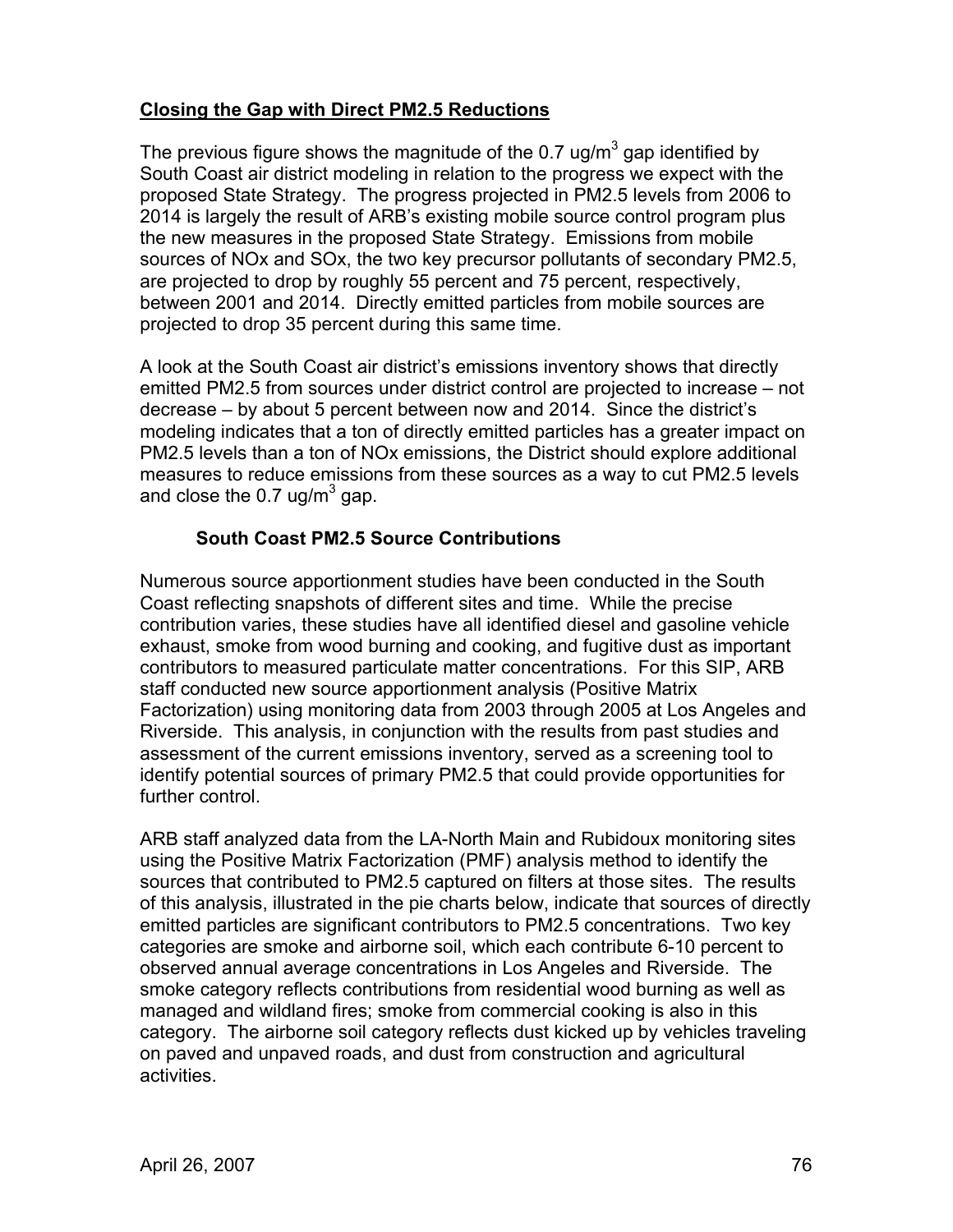

ARB staff solicited peer review of the recent source apportionment modeling, which concurred that the source contribution estimates were in the ballpark of expected values and suggested improvements for several technical aspects of the source apportionment modeling. Therefore, the body of evidence continues to suggest the significance of sources such as wood burning, cooking, and fugitive dust as opportunities for further targeted control efforts.

Due to the significant population growth in the basin, emissions from residential wood burning, commercial cooking and fugitive dust will continue to increase. Stricter controls are needed to mitigate the emissions growth and provide emission reductions needed for PM2.5 attainment by the 2015 deadline.

# **Measures for Residential Wood Burning**

ARB staff estimates that wood smoke contributes about 1.5 ug/m<sup>3</sup> to measured annual average PM2.5 levels at Rubidoux, based on staff's PMF source attribution analysis. Wood smoke concentrations are higher during the winter months of November through February, when residential wood burning is the most likely source. The analysis also shows that wood smoke levels are higher on weekends and holidays, indicating that much of this residential wood burning s done for ambience and not for home heating purposes. Because the source attribution analysis suggested that residential wood burning was likely a significant part of PM2.5, ARB staff next used the South Coast air district's air quality model to evaluate the potential for reductions.

Residential wood burning rules are feasible. A number of air districts in the State have already adopted comprehensive residential wood burning programs, including the San Joaquin Valley and Great Basin Valley air districts. An important component of these residential wood burning programs is the mandatory curtailment of the use of fireplaces and woodstoves on days with expected high levels of particulate matter. These programs, particularly the San Joaquin Valley's, demonstrate both their feasibility and their cost-effectiveness.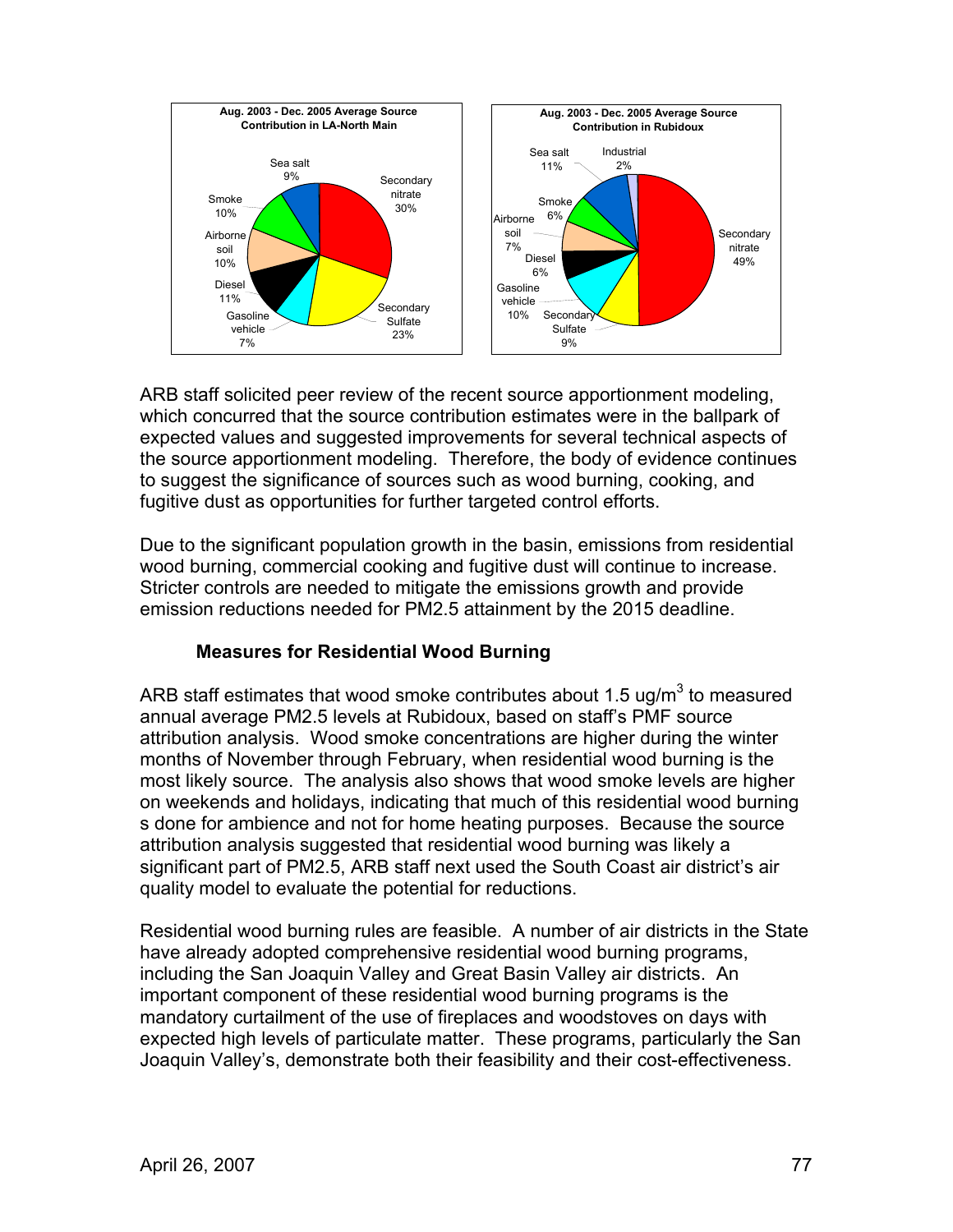Experience in the San Joaquin Valley has shown that public education about the health impact of wood smoke and the importance of curtailing wood burning is critical. Therefore, a phased approach in the South Coast has the best chance of success. For example, the program could begin as a voluntary program with an aggressive public education and information campaign. This could be followed by a mandatory program to restrict residential burning on selected days from November through February (with exemptions where no alternative heat source or natural gas service is available). Over the course of the program, analysis of measured air quality data would show its effectiveness and allow the district to optimize the program to get the needed reductions by 2014.

ARB staff analyzed the impact of a full moratorium on residential wood burning from November through February using the South Coast district's air quality model. The air quality modeling analysis showed that annual average PM2.5 levels at Rubidoux would drop by  $0.9$  ug/m<sup>3</sup> with a full moratorium between November and February. ARB staff also did a separate source attribution data analysis to assess the potential impact of a wood burning moratorium. The data analysis corroborated the modeling analysis.

Although assuming a moratorium would be 100 percent effective is not realistic, the potential reductions from a complete moratorium are greater than needed to close the 0.7 ug/m<sup>3</sup> gap. A residential wood burning program would only need to be 80 percent effective to fully close the 0.7 ug/m<sup>3</sup> attainment gap (0.9 ug/m<sup>3</sup> X  $0.80 = 0.72$  ug/m<sup>3</sup>.)

The South Coast air district is currently developing a residential wood burning program, but the staff's most recent draft rule falls short of what is needed for PM2.5 attainment. The South Coast should include a comprehensive suite of requirements in the rule to both minimize the current level of burning, and to prevent further growth in this category. Feasible measures in rules adopted by other California air districts include a mandatory curtailment program, limits on the installation of wood burning devices in new homes and commercial facilities, and the required replacement of non-EPA compliant wood burning stoves.

If measured air quality in 2014 indicates the need, a temporary moratorium in residential wood burning could be implemented. The South Coast's modeling projects that the measures identified in ARB staff's proposed State Strategy will reduce NOx emissions sufficiently to bring the Air Basin into attainment by about 2017, indicating that the district would at some time have the option of lifting the most stringent elements of its localized controls for directly emitted PM2.5.

#### **Enhance Control of Smoke from Commercial Cooking**

As discussed previously, some of the smoke particles in the air come from restaurant cooking. By looking at the seasonal profile of the wood smoke levels as well as weekend versus weekday patterns, ARB staff estimated that cooking operations could comprise about one third of the wood combustion contribution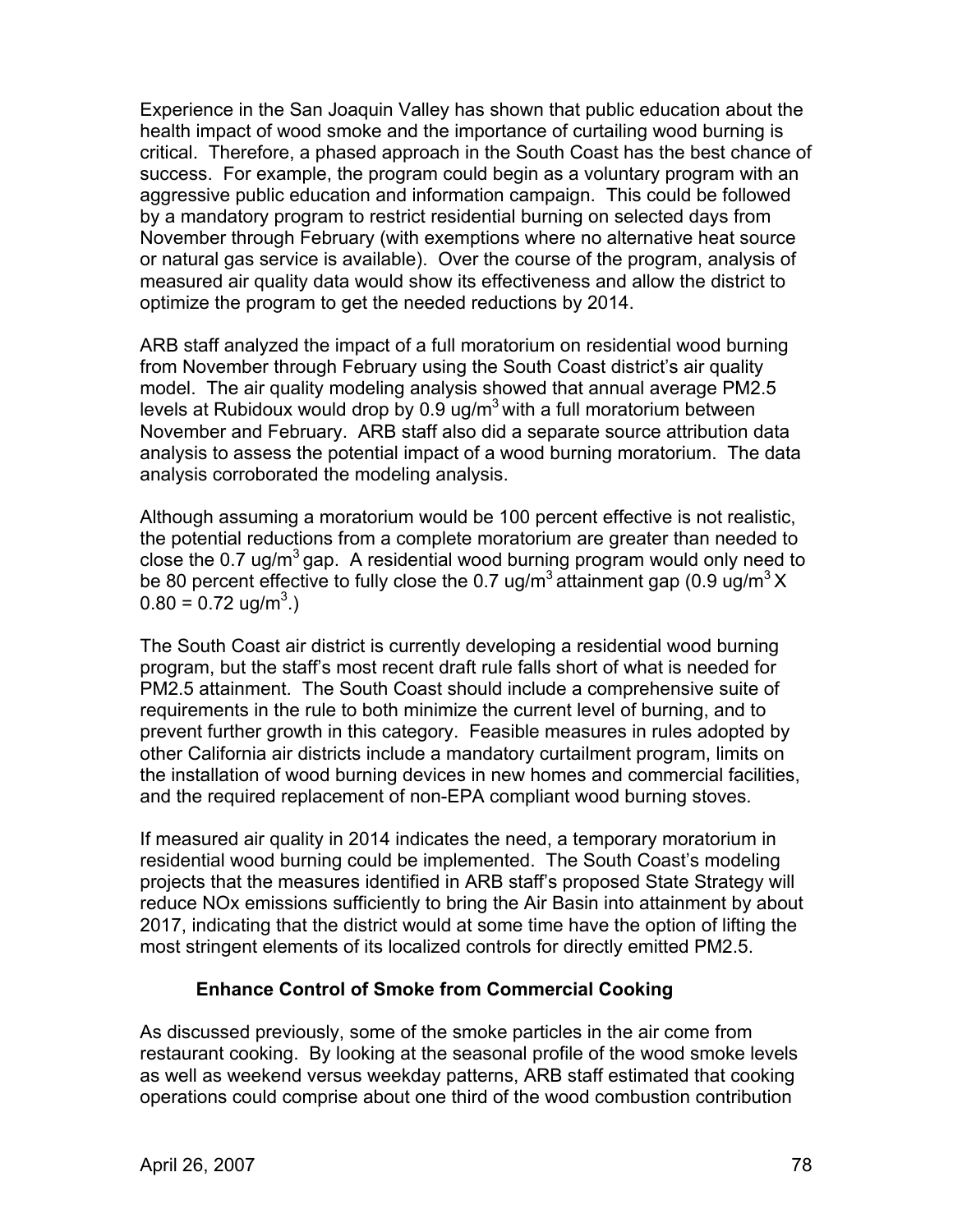and therefore contribute approximately 0.5 ug/m<sup>3</sup> to annual average PM2.5 at Rubidoux.

The South Coast currently has a rule that applies to chain-driven charbroilers. However, a 1997South Coast survey found that only four percent of restaurant cooking operations operate chain-driven broilers, with the rest operating underfire broilers, griddles, or deep fat fryers. The Bay Area air district is in the process of developing a new rule that would require the installation of highefficiency filters on all types of cooking operations.

Therefore, as a further means to reduce direct PM2.5 emissions, the South Coast air district could potentially strengthen its rule along the lines the Bay Area air district is exploring. This would require the installation of high-efficiency filters in both existing and new restaurants for under-fried broilers, griddles, and deep fat fryers, in addition to the existing provisions for chain-driven broilers. If a strengthened rule could get 20 percent reductions from these currently uncontrolled sources, it could reduce Rubidoux PM2.5 levels by another 0.1 ug/m $^3$ .

# **Strengthen Fugitive Dust Control**

Airborne soil is a third category of directly emitted PM2.5 that can provide an additional opportunity for further emission reductions. The estimated annual average contribution from airborne soil at Rubidoux is approximately 1.6 ug/m<sup>3</sup>. Sources of this soil include dust that is generated from travel on paved and unpaved roads, construction and agricultural activities, and dust that is kicked up by high winds.

The South Coast has a comprehensive fugitive dust rule to reduce emissions from these activities. Required mitigation measures include application of water or other chemical stabilizers, paving and landscaping, minimization of dust trackout, and street-sweeping. However, the South Coast air district has adopted more focused dust controls for the Coachella Valley. Applying the focused Coachella Valley dust rules basin-wide may provide additional reductions. Likewise, increased fugitive dust enforcement activities or other targeted measures could be implemented to further reduce this source of PM2.5.

# **Estimated Impact of Local Direct PM2.5 Measures**

These measures – residential wood burning, commercial cooking, and dust -- are reasonable, feasible, and cost-effective. The recommended temporary mandatory wood burning curtailment could be implemented with minor direct cost to the public. Other air districts have already adopted or are pursuing rules implementing these measures. Of course, given the magnitude of the South Coast PM2.5 challenge, the South Coast air district may need to do more.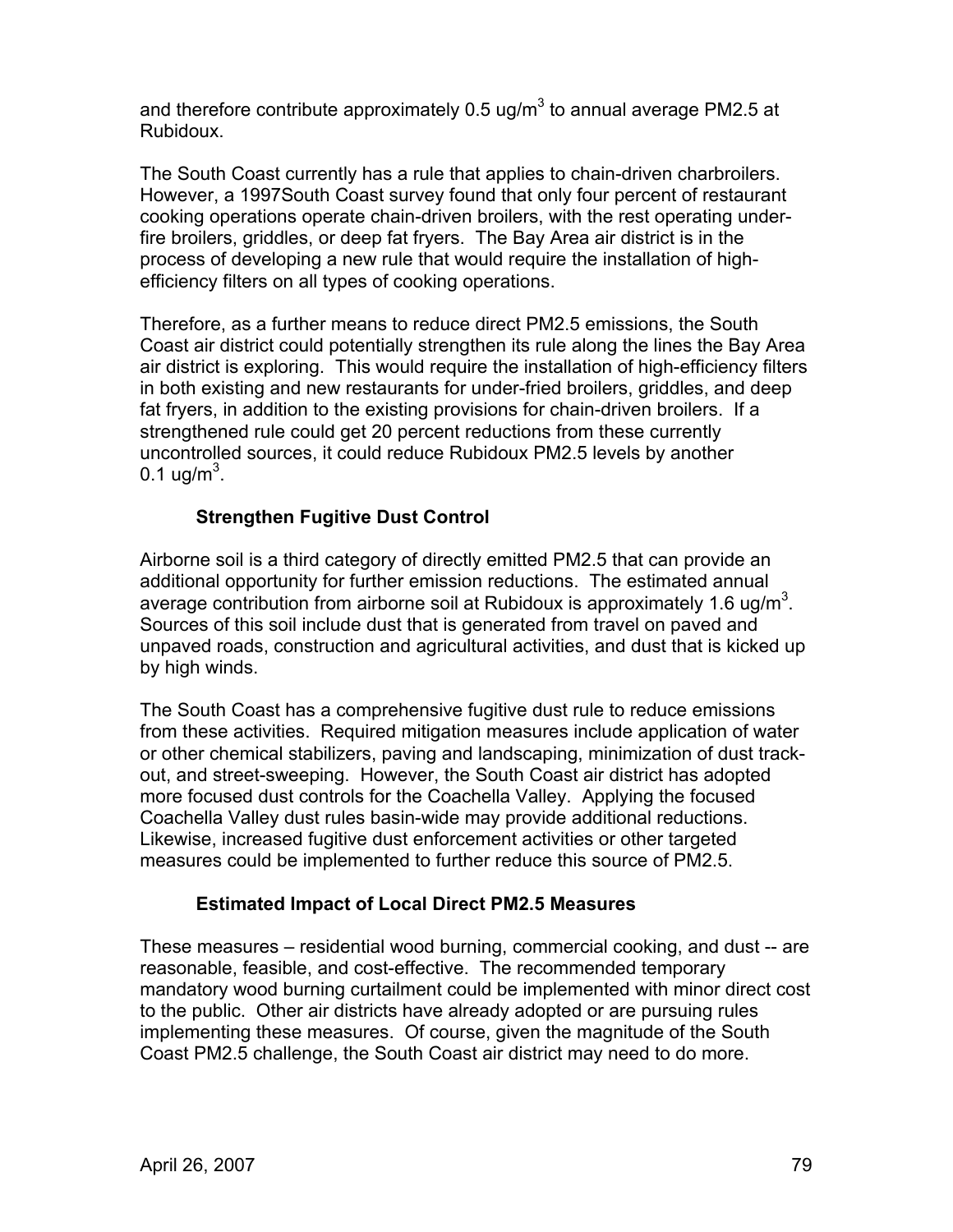Using both modeling and PMF analysis, ARB staff quantified potential benefits of the measures. The figure below illustrates how these measures could close the 0.7 ug/m<sup>3</sup> gap to reach attainment by 2015.

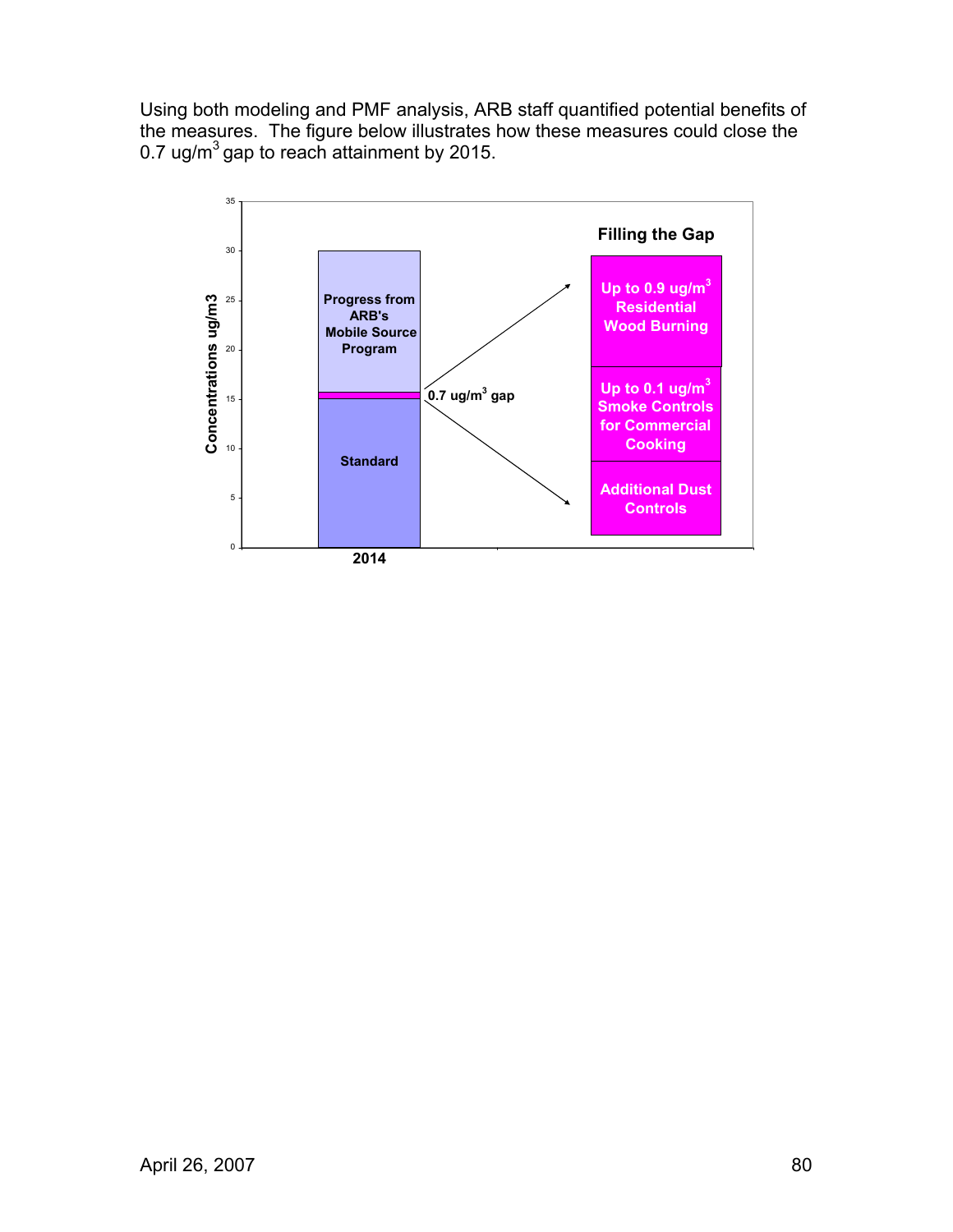# **Analysis of South Coast Air District Staff's Proposed Additional Mobile Source Measures**

As part of its draft plan, the South Coast AQMD has proposed several measures for reducing emissions from on-road and off-road mobile sources that the district staff believes will achieve 70+ additional tons per day of NOx reductions – the additional NOx reductions that the South Coast modeling indicates are needed to meet the PM2.5 standard. ARB staff have reviewed and assessed the proposed measures.

| Measure                                       | <b>AQMD</b><br>proposed<br>reductions | <b>ARB Staff</b><br>Assessment | <b>ARB Staff Comments</b>                                                                                              |  |
|-----------------------------------------------|---------------------------------------|--------------------------------|------------------------------------------------------------------------------------------------------------------------|--|
| <b>ATPZEV</b><br>Penetration                  | 1                                     | $0 - 0.1$                      | Penetration of 100,000 vehicles<br>not practical by 2014.                                                              |  |
| Light-Duty On-<br><b>Board Diagnostics</b>    | 3                                     |                                | State law currently prohibits<br>used car retrofit requirements.                                                       |  |
| <b>Heavy-Duty Trucks</b>                      | 21                                    | $0 - 12$                       | Only feasible if subsidized.<br>Funding not secured.                                                                   |  |
| <b>Port Trucks</b>                            | 6                                     | $0-6$                          | Only feasible if subsidized.<br>Funding not secured.                                                                   |  |
| Construction<br>Equipment                     | 16                                    | $0 - 16$                       | Only feasible if subsidized.<br>Funding not secured.                                                                   |  |
| Cargo Handling<br>Equipment                   | 1                                     | $0 - 1$                        | Less practical for industry than<br>lease agreements with ports.                                                       |  |
| Locomotives                                   | 16                                    |                                | Requires early U.S. EPA<br>standards; ARB is preempted.                                                                |  |
| <b>Ground Support</b><br>Equipment            | 1                                     | $0 - 0.2$                      | LAX settlement agreement<br>covers 70% of GSE NOx<br>emissions.                                                        |  |
| <b>Transport Refrig-</b><br>eration Units     | 1                                     |                                | Not technically feasible.                                                                                              |  |
| <b>Recreational Boats</b>                     | 1                                     | $0 - 1$                        | Not practical on this scale.<br>Funding not secured.                                                                   |  |
| Lower sulfur<br>gasoline                      | 5                                     |                                | Not necessary. Reductions<br>already accounted for.                                                                    |  |
| <b>Further reductions</b><br>from diesel fuel | $\overline{4}$                        |                                | Not cost-effective. High total<br>cost.                                                                                |  |
| <b>Total</b>                                  | 71                                    | $0 - 36$                       | About half of the tons are<br>technically feasible, but only if<br>subsidized at a cost in the<br>billions of dollars. |  |

### **Summary Analysis of South Coast Proposed Mobile Source Measures (NOx emissions, summer planning average tpd)**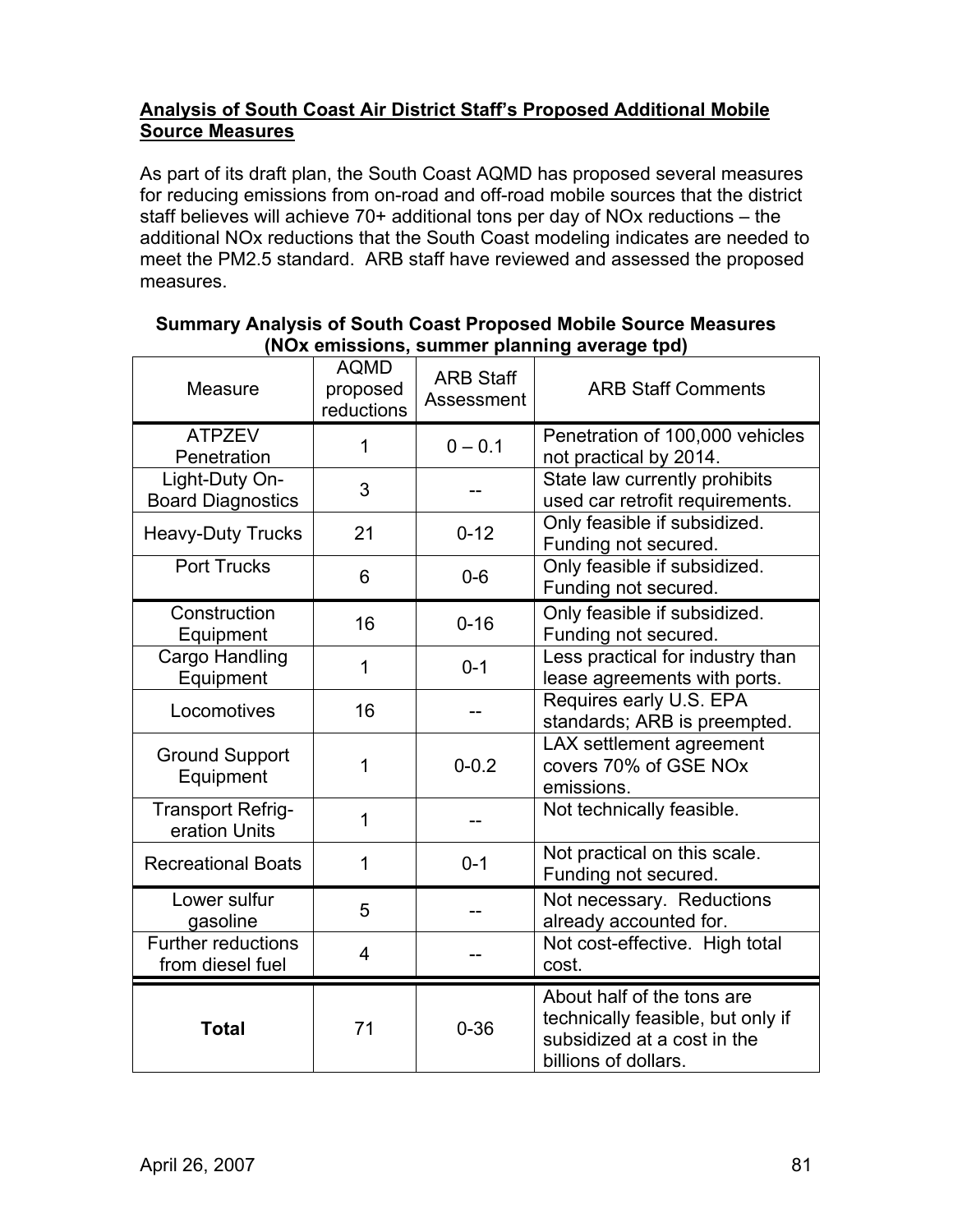The bulk of the additional NOx reductions from the South Coast staff's proposed measures are from sources already identified for aggressive new controls in the State Strategy: heavy-duty trucks, port trucks, large off-road equipment, and locomotives. The State Strategy is estimated to achieve 322 tons per day of NOx reductions from already-adopted measures and 122 tons per day of NOx reductions from proposed new measures in the South Coast Air Basin by 2014. The State Strategy includes proposed measures to turn over and clean up the existing fleet of diesel vehicles and equipment at a scale that far exceeds anything attempted in the regulatory landscape to date.

The South Coast air district staff's proposal looks to reduce 71 additional tons per day of NOx through public funding assistance that would be used to increase the rate of turnover and clean up of the legacy fleet beyond that of the State Strategy. It estimates the public funding need at \$600 million per year from 2009 through 2014, for a total of \$3 billion.

ARB staff agrees with the South Coast air district staff's assessment that the district's suggested measures will cost billions of dollars, but ARB staff believes that only about 50 percent of the reductions, at most, are technically feasible even if subsidized. ARB staff believes that the turnover necessary to get reductions of this magnitude in this short time frame would not be possible. Furthermore, the funding for the scale of the measures envisioned by the South Coast air district staff is not currently available, so the measures cannot be included as approvable measures in the SIP.

The following is a brief assessment of each of South Coast air district staff's proposed measures:

#### Accelerated Penetration of ATPZEVs (SCONRD-01)

#### Measure summary:

This measure proposes that ARB use a combination of mandates and incentives to increase sales of advanced technology partial zero emission vehicles (ATPZEVs) that have an all-electric drive range (i.e. plug-in hybrid vehicles) to 100,000 vehicles in the South Coast by 2014, and 1,000,000 vehicles by in the South Coast by 2020. The district estimated reductions of 1.0 tpd NOx and 0.5 tpd VOC in 2014. The AQMD did not conduct a cost-effectiveness analysis.

#### ARB staff assessment:

Availability of an almost all-electric drive range ATPZEV is unrealistic based on available technology. Most optimistic projections indicate that 10,000 plug-in hybrids with a 10 mile drive range could be on the road in California by 2014 if three to four automobile manufacturers commit to producing them. The cost of plug-in hybrid vehicles could be approximately \$2,000-5,000 more than hybrid vehicles on the market today. The uncertainty surrounding plug-in hybrids stems from the higher cost of larger batteries and commitment from automobile manufacturers to produce these vehicles.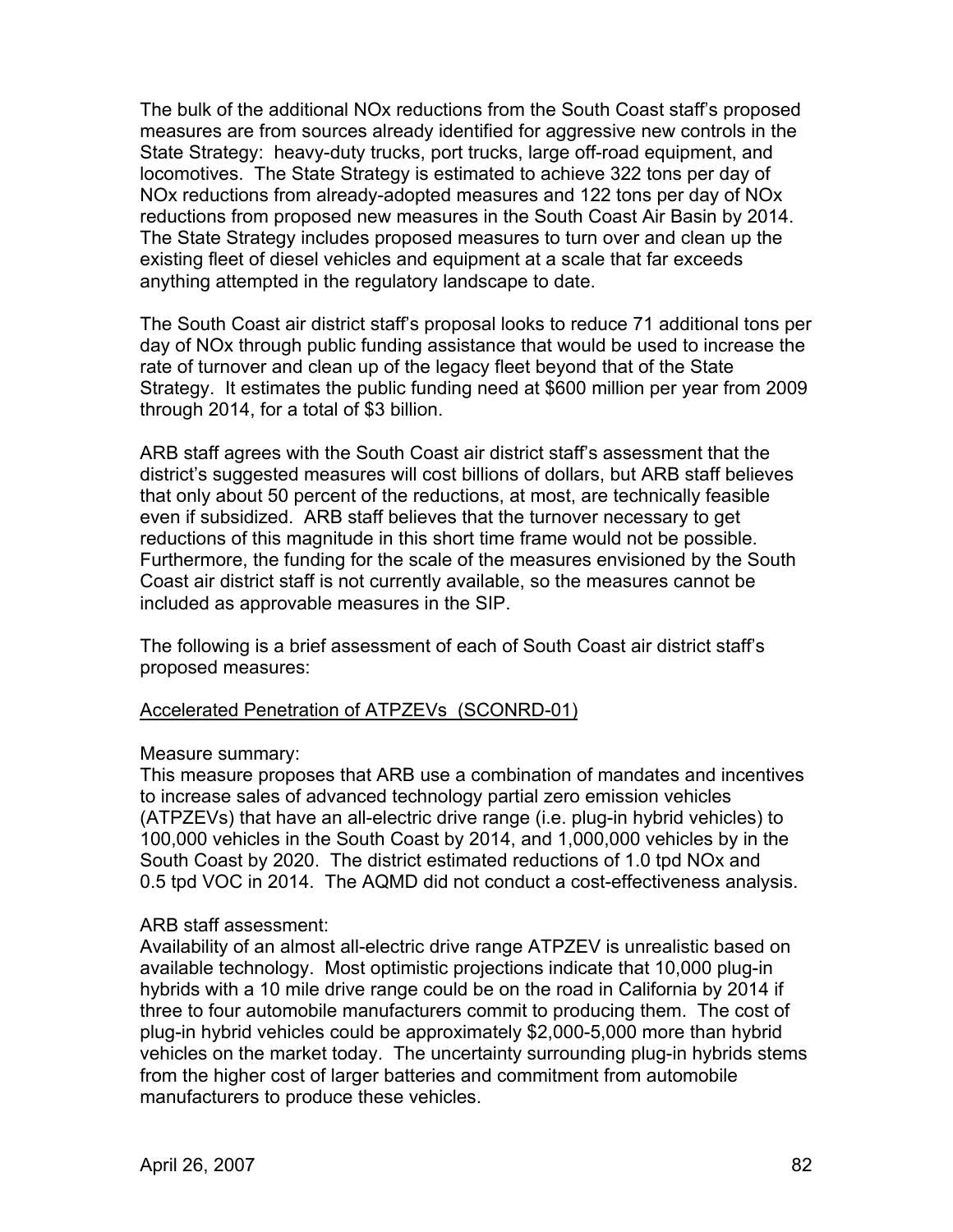Conversion of current ATPZEVs to plug-in hybrids is technologically possible, but not feasible on this scale under the South Coast proposed timeframe. Conversion packs used to enhance current hybrid technology have not been certified to meet safety or emission standards.

#### OBD III for Light and Medium-Duty Vehicles (SCONRD-02)

#### Measure summary:

This measure would require a higher level of on-board diagnostics (OBD III) on all new vehicles starting in 2012, and would require that existing 1996-2012 vehicles be retrofitted with OBD III by 2020. It would achieve about 0.5 tpd NOx in 2014 at a total retrofit cost of \$746 million, plus additional costs for new vehicles built in 2013 and later.

#### ARB staff assessment:

State law (Health & Safety Code section 43600) prohibits ARB from requiring the installation of control devices on used motor vehicles except when required or authorized by statute. Statutes enacted since have given ARB authority to require retrofit controls on heavy-duty vehicles. But no such statute has been enacted for light-duty vehicles, so ARB's authority to mandate the installation of OBD retrofit kits on used light-duty vehicles is unclear. Consumer acceptance is also an issue.

#### Further Emission Reductions from On-Road Heavy-Duty Vehicles (SCONRD-03)

#### Measure summary:

This proposed measure calls for the reduction of 21 tons per day of NOx in 2014 beyond the State Strategy's proposed fleet modernization measure. The State Strategy's proposed measure would achieve reductions equivalent to replacing 30 percent of the heavy-duty fleet by 2014. The district's proposal would retrofit or replace an additional pre-2010 or trucks at the rate of 15 percent per year above the proposed ARB program..

#### ARB staff assessment:

To achieve the 21 tons per day of NOx reduction estimated, ARB staff estimated that more trucks would need to be replaced or retrofited in the 2011-2014 timeframe than suggested in the district's proposal, and that NOx retrofit efficiencies would need to be significantly higher than today's technology. Currently, only one low-NOx catalyst device is verified for a 30 percent NOx reduction, and no devices are verified for on-road use that have a higher NOx removal efficiency.

Using South Coast's proposed strategy, ARB staff has estimated a 12 tons per day NOx reduction at an estimated cost of \$812 million. This strategy could be implemented using available technology; however, it would add almost \$1 billion to the cost of the very aggressive fleet modernization proposed by ARB.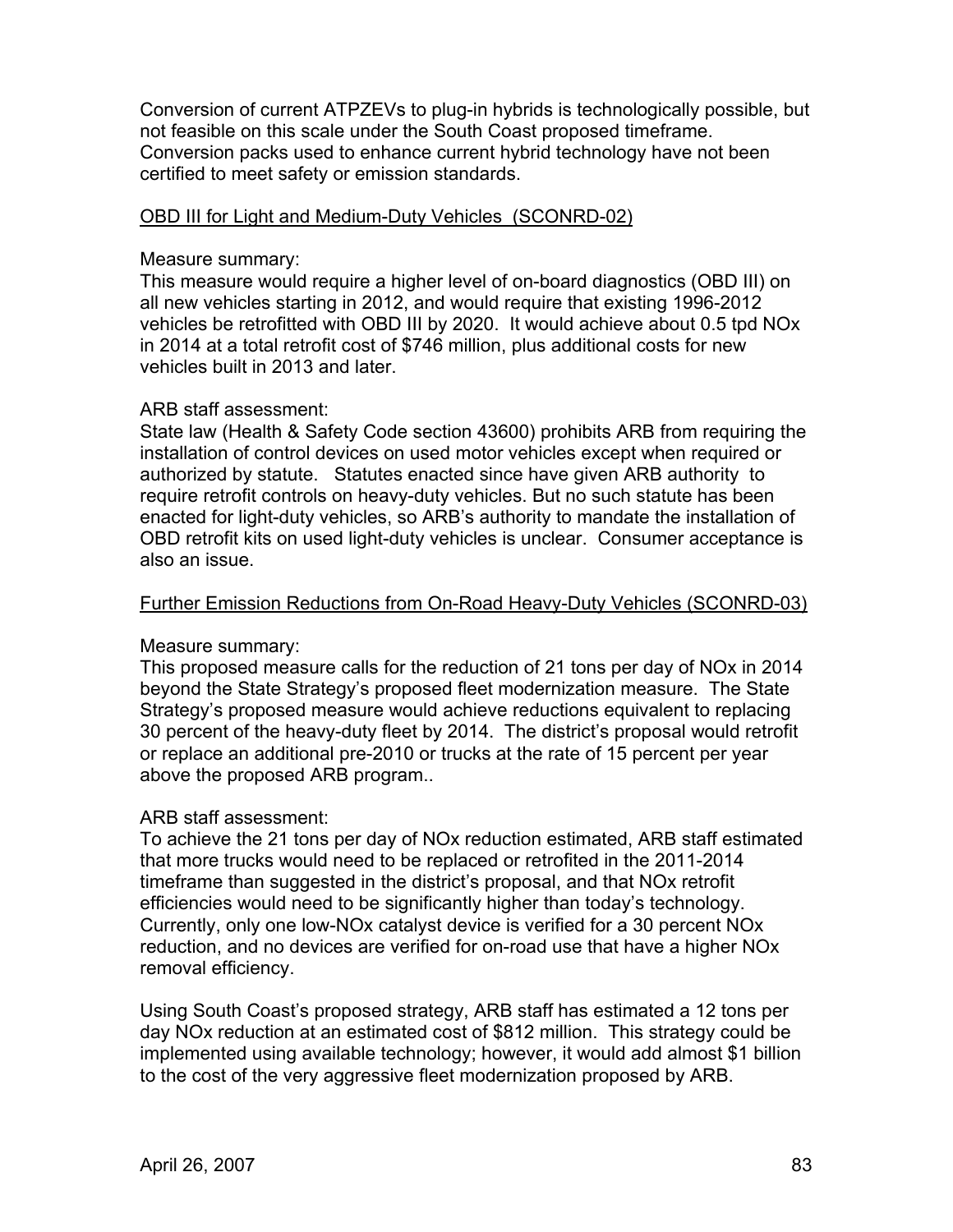### Further Emission Reductions from Heavy-Duty Trucks providing Freight Drayage Services (SCONRD-04)

### Measure summary:

This proposed measure would retrofit and replace port trucks so that much of the port truck fleet would meet 2007-2010 standards by 2012, and the remainder would be equipped with PM and NOx retrofit devices. The district's proposal would achieve approximately an additional 6 tons per day NOx reduction in 2014 for an investment of over \$1.8 billion. About half the replacement engines would use alternative fuels.

### ARB staff assessment:

The technology for this proposed measure should be available; however, it is unknown how many alternative fuel engines will be certified to the 2007 and 2010 standards. This measure is dependent on securing sufficient incentive funding and is only feasible if subsidized.

### Construction/Industrial Equipment Fleet Modernization (SCOFFRD-01)

#### Measure summary:

This measure proposes to reduce an additional 16 tons per day of NOx in 2014 from large off-road equipment by achieving a 2018 fleet average in 2014 (equivalent of ~Tier 3) with emission reductions equivalent to repowering all Tier 0 and Tier 1 equipment with Tier 3 or better engines (i.e., 2010 on-road engines). In 2020, the measure proposes to get reductions equivalent to repowering all Tier 2 equipment with Tier 4 or better engines and retrofitting all Tier 3 engines with selective catalytic reduction (SCR).

#### ARB staff assessment:

It is not technologically feasible to repower all Tier 0 and Tier 1 equipment with Tier 3 engines due to space constraints and other considerations. Repowers with Tier 4 engines will be even more challenging, if possible at all. Because of these technological constraints, a significant portion of the off-road equipment would have to be replaced to achieve the projected reductions. Equipment replacement is more expensive than repowering, and would substantially increase the cost of this measure and the magnitude of subsidies needed.

This measure is feasible only if subsidized. The increased costs of replacing equipment makes the proposed measure much less feasible from a costeffectiveness standpoint.

#### Further Reductions from Cargo Handling Equipment (SCOFFRD-02)

#### Measure summary:

This measure would require the repowering of non-yard trucks (i.e., container cranes and loaders, front-end loaders, bulldozers, etc.) with Tier-4 offroad engines or the retrofitting of these engines with SCR. This measure is designed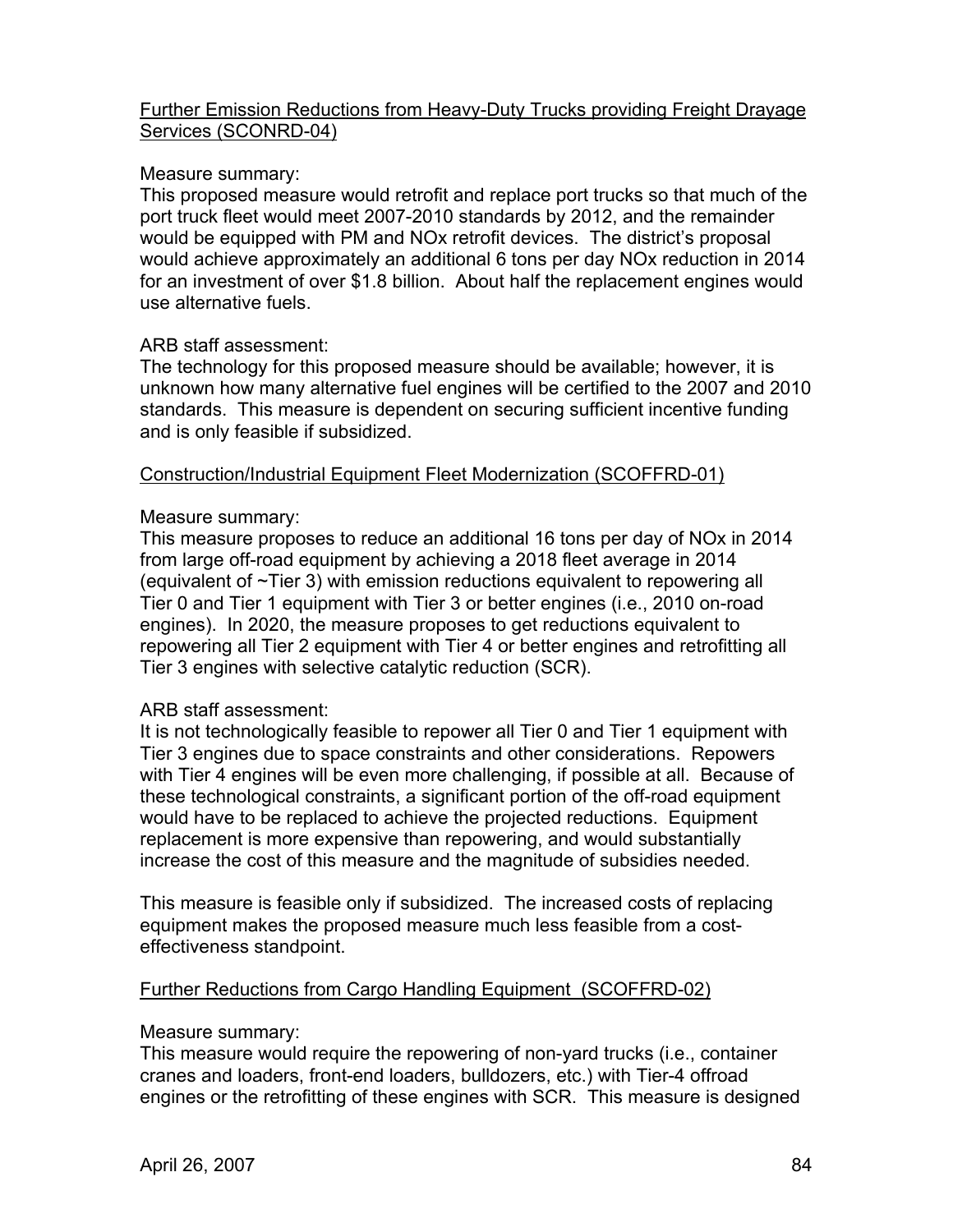to be phased in and to reduce NOx emissions from such equipment by 30%, and a total of 1 ton per day of NOx, by 2014.

### ARB staff assessment:

The repowering of non-yard trucks with Tier-4 engines will be difficult due to the larger engine compartments required for these advanced emission control power systems in comparison to in-use engine compartments. As a result, many vehicles would probably be retrofitted with SCR systems in order to comply. While there are no technological barriers to SCR retrofits on these vehicles, the cost of these modifications will increase the capital investment requirements for terminal operators. Lease provisions requiring the same improvements will allow terminal operators to be eligible for subsidies from the Ports of Los Angeles and Long Beach.

### Further Reductions from Locomotives (SCOFFRD-03)

### Measure summary:

This measure recommends retrofitting remaining Tier 2 locomotive engines with DPF and SCR technology to achieve Tier 4 emission levels, which the district projects would reduce NOx emissions by an additional 11 tons per day of NOx in 2014.

### ARB staff assessment:

The State Strategy proposes an aggressive penetration rate to introduce Tier 4 engines and retrofits for Tier 2 engines that depends on U.S. EPA adopting strict standards that go into effect before 2014. (U.S. EPA has proposed standards for new engines that go into effect by 2017; however, ARB staff continues to make the case that California needs earlier implementation.) The retrofit technology needed to bring locomotives up to Tier 4 standards has not been tested on locomotives as large as the long-haul locomotives used in the U.S. The availability of proven and tested technology at the scale envisioned is unsure. Since there is uncertainty about the introduction of the new standards prior to 2014, staff believes that the 4 tons per day of NOx emission reductions from locomotives in the South Coast proposed in the State Strategy is the maximum commitment that should be made by the Board given the federal preemption.

#### Emission Reductions from Airport Ground Support Equipment (SCOFFRD-04)

#### Measure summary:

This measure proposes to reduce NOx emissions from ground support equipment by an additional 0.8 tons per day in 2014 through increased electrification and a lower fleet average.

#### ARB staff assessment:

A Stipulated Agreement settling litigation between the owners of Los Angeles International Airport (LAX) and neighboring cities over environmental impacts resulting from airport expansion requires LAX to implement a phased program to convert all ground support equipment to "extremely low emission technology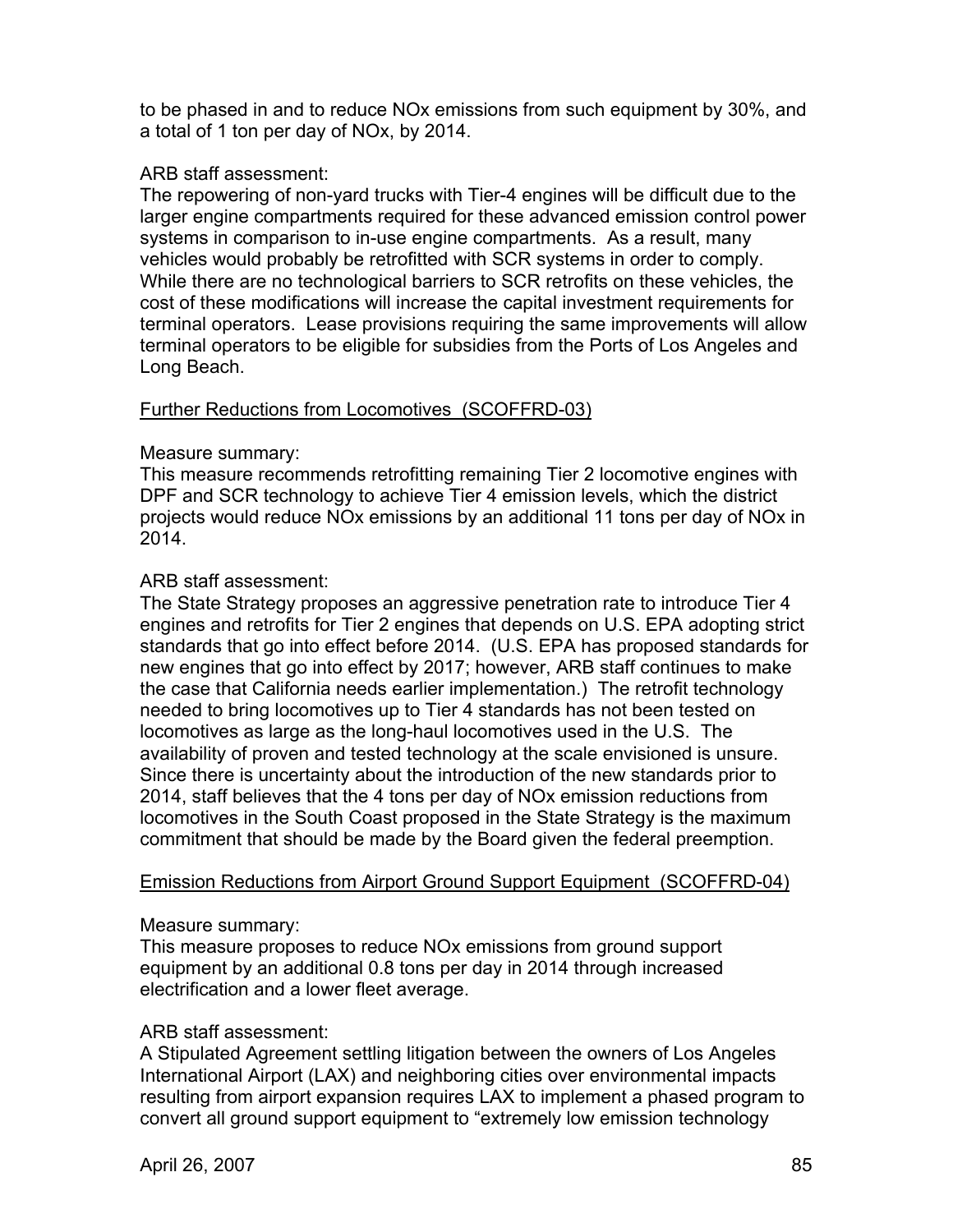(such as electric power, fuel cells, or other future technological developments)" by 2015. This agreement will cover 70 percent of all ground support equipment in the air basin. If subsidized, this proposed measure could possibly achieve 0.2 tons per day of NOx from the remaining ground support equipment at the other airports in the air basin.

### Further Emissions Reductions from Transport Refrigeration Units (SCOFFRD-05)

#### Measure summary:

This measure proposes to retrofit in-use transport refrigeration units (TRUs) with SCR systems to reduce NOx emissions by 80 percent, reducing NOx by 1.1 additional tons per day by 2014.

#### ARB staff assessment:

This measure has not been demonstrated to be technologically feasible due to the lack of SCR system testing on engines as small as those powering TRU systems. SCR is most effective when used in systems that can maintain a high, constant exhaust temperature to support the reaction that occurs on the catalyst's surfaces. In general, SCR is not viable for engines of less than 150 horsepower as they do not usually reach or maintain the needed exhaust temperatures.

#### Accelerated Turnover and Catalyst Based Standards for Pleasure Craft (SCOFFRD-06)

#### Measure summary:

This proposed measure calls for providing \$52 million in incentives in 2014 for Southern Californians to purchase new recreational boats and jet skis sooner than they would have without the incentives. It is estimated to achieve 1 ton per day of additional NOx reductions in 2014.

#### ARB staff assessment:

While technically feasible if subsidized, it is not practical to assume that 50,000 recreational boats and jet skis could be replaced in a very short period of time. No pilot projects have been conducted to test the feasibility and/or success of incentive-based replacement programs for pleasure craft.

#### Further Emission Reductions from Gasoline Fuels (SCFUEL-01)

#### Measure summary:

This measure calls for ARB to adopt a sulfur content limit of 10 ppm for future gasoline fuels, reducing NOx an estimated 5 tons per day by 2014.

#### ARB staff assessment:

This measure is not necessary. The South Coast air district analyzed the potential emissions reductions using the sulfur cap limits specified in the California reformulated gasoline (CaRFG) regulations. However, while the cap limit for sulfur is 30 parts per million by weight (ppmw), the average sulfur content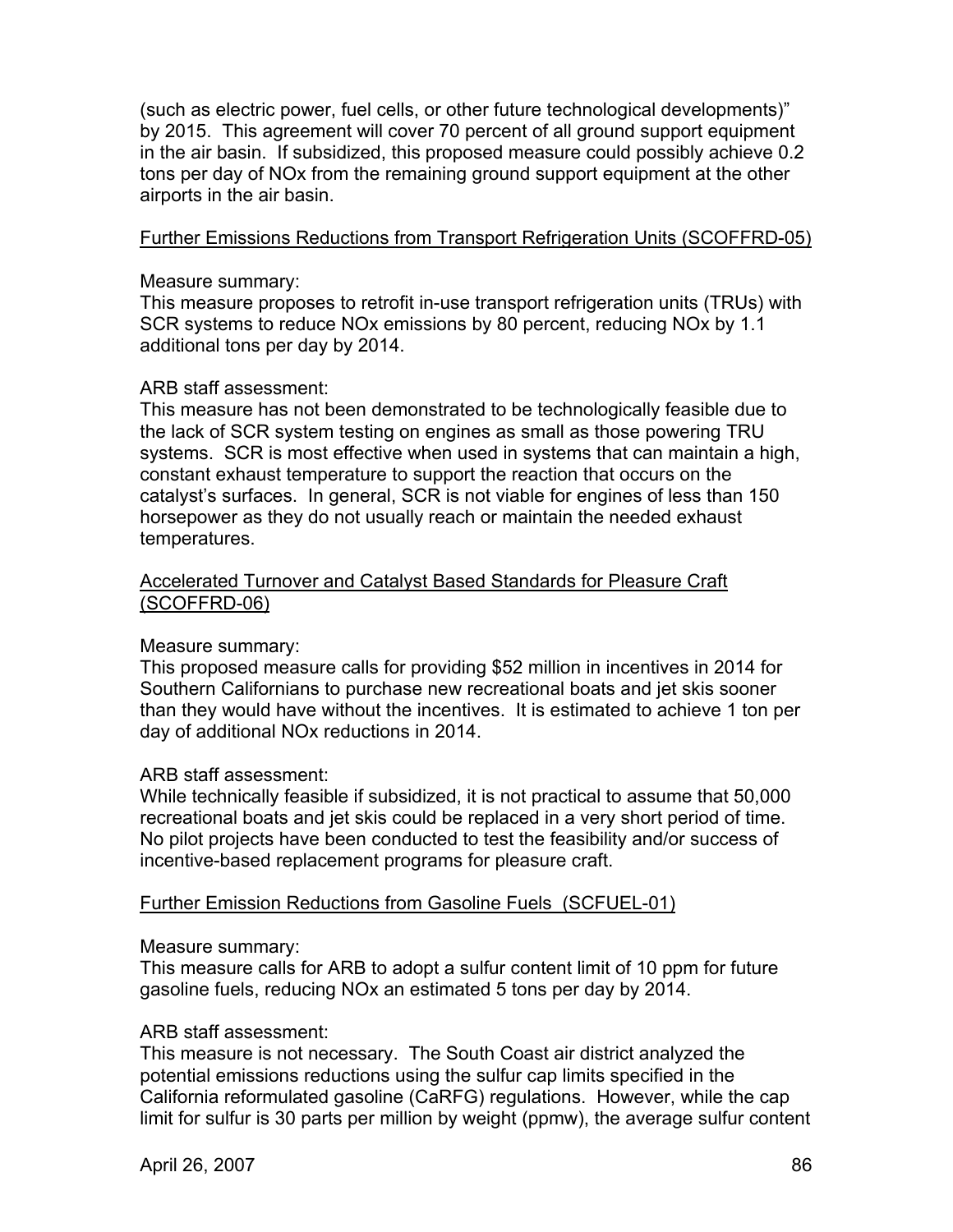in gasoline marketed in California is 10ppmw. The emission benefits from this low sulfur gasoline have been used to allow other CaRFG limits to increase while minimizing costs and maximizing production.

The Board is tentatively scheduled to consider amendments to the CaRFG regulation in June that would offset the increase in hydrocarbon evaporative permeation emissions resulting from the use of ethanol. The only practical path to offset this increase in hydrocarbon emissions is to use more ethanol, going from an average of 5.7% to 10% ethanol content. While this decreases hydrocarbon emissions, it increases emissions of NOx. , Refiners are expected to decrease sulfur levels even further to avoid this NOx increase, and as a result future CaRFG-compliant gasolines are expected to have an average of 5 to 7ppmw sulfur. This is approximately the sulfur content that refiners would aim for to ensure continued compliance with a 10ppmw cap. This means that there are no emission benefits to be gained from adopting a 10ppmw sulfur limit.

#### Further Emission Reductions from Diesel Fuels (SCFUEL-02)

#### Measure summary:

This measure calls for ARB to adopt new regulations requiring the use of diesel fuel alternatives to replace 10 percent of conventional diesel fuel, reducing NOx emissions by an additional 4 tons per day by 2014.

#### ARB staff assessment:

South Coast staff expects the largest portion of the diesel fuel alternatives to be met through the use of gas to liquid (GTL) diesel, which has zero sulfur. They project that GTL diesel will cost 15 cents more per gallon than conventional diesel. ARB staff believes that the South Coast staff estimated cost for the GTL is low by a factor of 2 to 5. The cost to produce GTL is about \$0.15 per gallon higer than the cost production cost of diesel, but this is based on the natural gas feedstock being virtually free. The cost of transporting the fuel to California, would add approximately another \$0.15 per gallon. In addition, California would have to compete with the rest of the world to obtain GTL diesel, which means we would have to pay an "incentive cost" – we would have to pay more than other countries that also prize GTL for its ability to improve the overall quality of diesel. These factors make the proposed measure not feasible due to total cost and emission reduction cost-effectiveness.